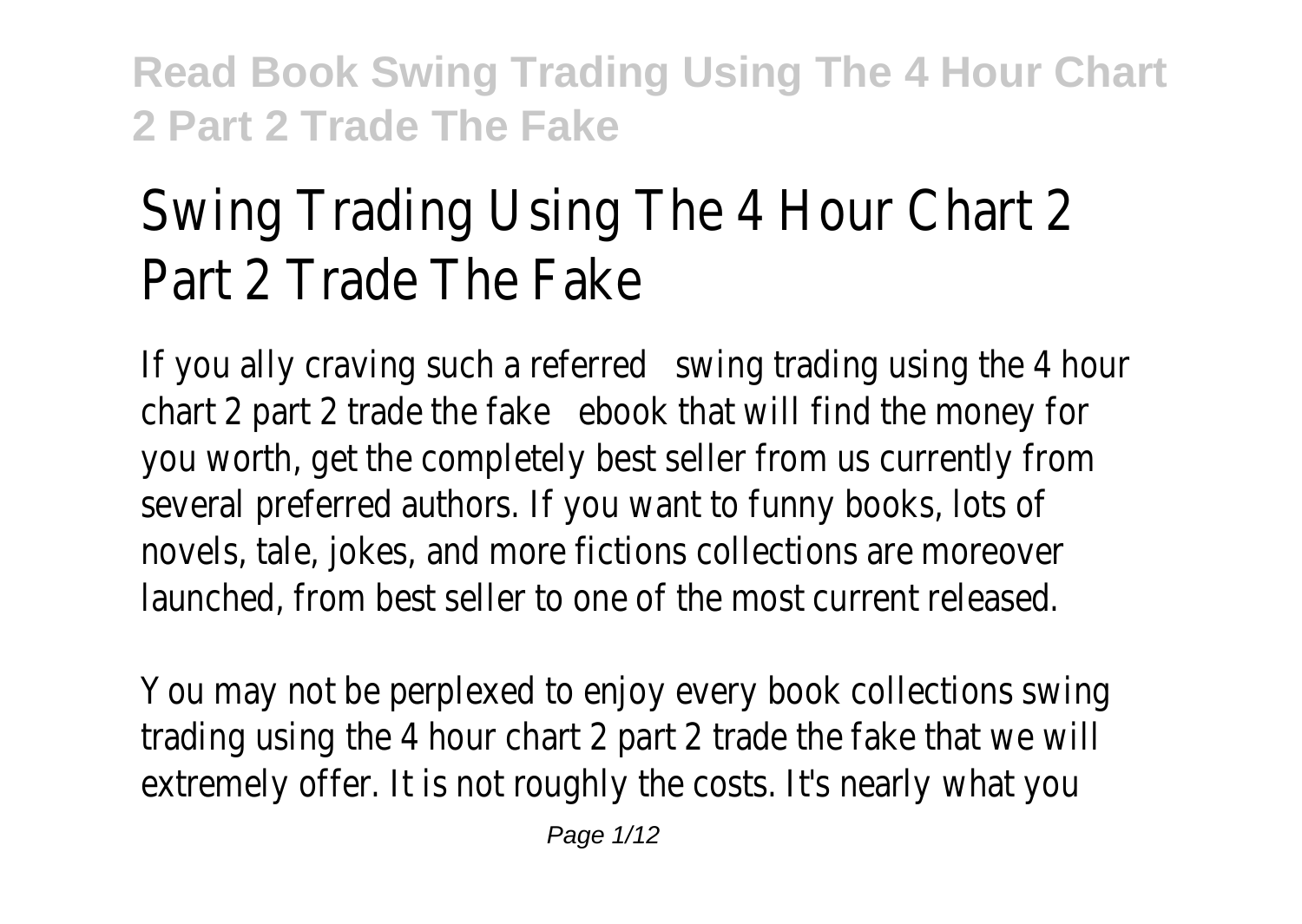infatuation currently. This swing trading using the 4 hour chart 2 part 2 trade the fake, as one of the most lively sellers here will utterly be in the midst of the best options to review.

You can search category or keyword to quickly sift through the free Kindle books that are available. Finds a free Kindle book you're interested in through categories like horror, fiction, cookbooks, young adult, and several others.

The Best Charts for Swing Trading | TRADEPRO Academy How To Swing Trade Using Weekly Charts (400 pip live swing trade) The Trading Channel. ... How to SWING TRADE using Page 2/12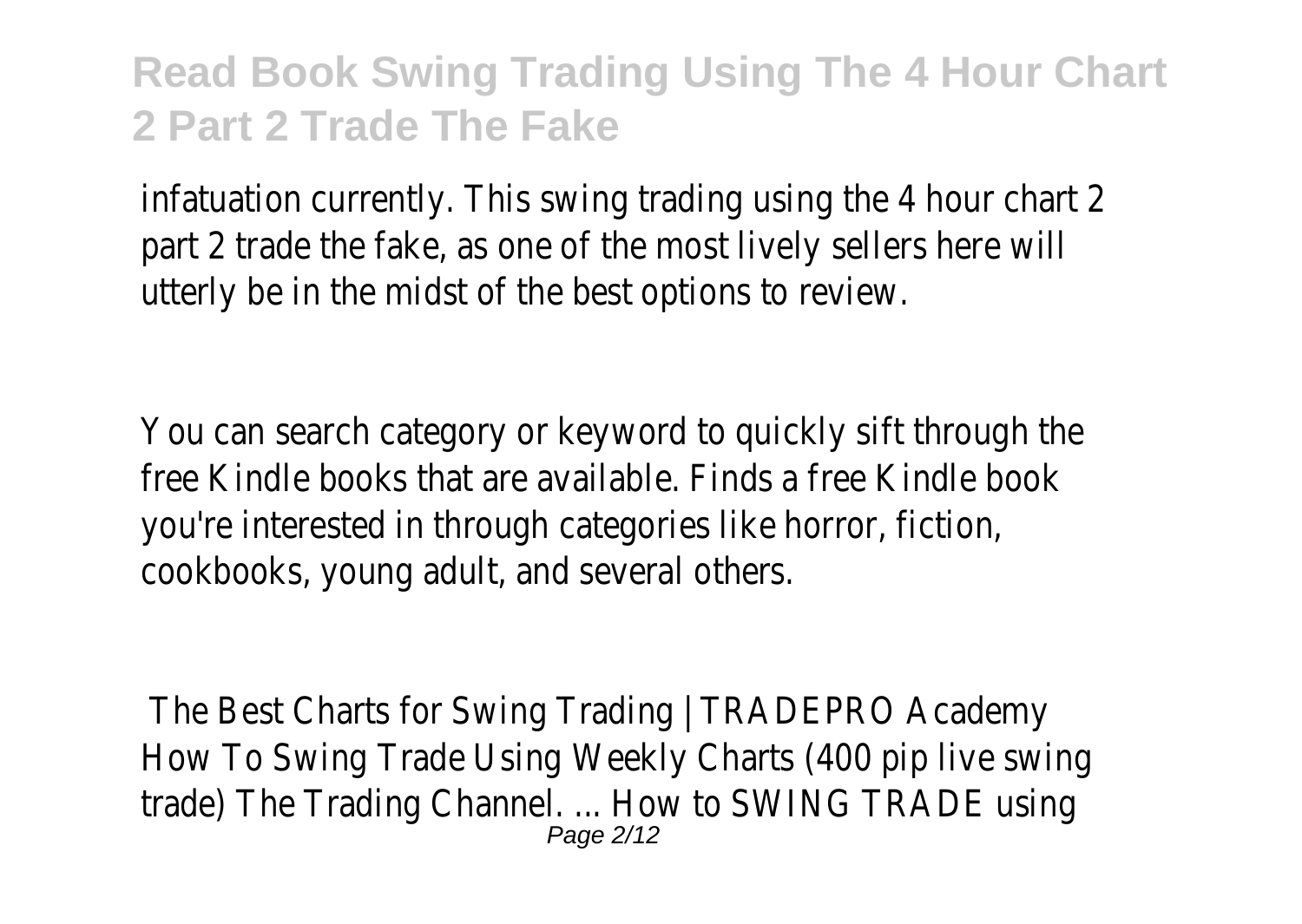price action ( simple swing trading techniques ) - Duration: 8:41.

#### Swing Trading Using The 4

Swing traders usually use 4-hour charts. This period falls exactly between that of the investor and the day trader. As a swing trader, you are prone to sit on the fence, and that's good, because here you are almost alone.

4 Simple Relative Strength Index (RSI) Trading Strategies Swing trading is a fast-paced trading method that is accessible to everyone, even those first starting into the world of trading. The pace is slower than day trading, which also provides you with enough time to formulate a process and perform a little research  $P$ age  $3/12$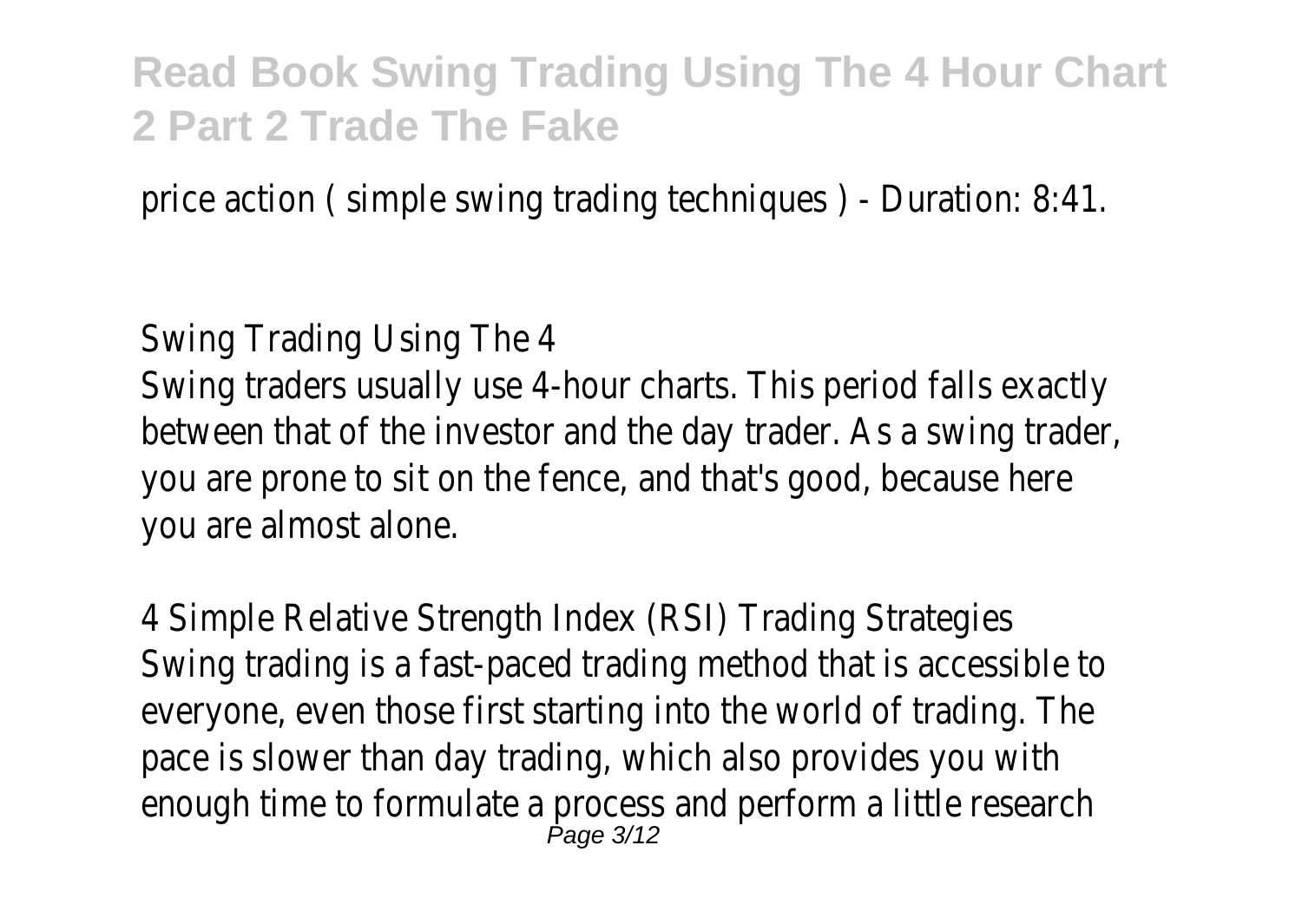before making decisions on your trade.

Definitive Guide on Swing Trading: Definition and Strategies Swing Trading using the 4-hour chart Part 3: Where Do I Put My stop? In the third part of the series on "Swing Trading using the 4-hour chart", the Heikin Ashi Trader treats the question on where the stop should be. Once a trader stops introducing...

How To Swing Trade Using Weekly Charts (400 pip live swing trade)

What Is Swing Trading? Just as the name suggests, swing trading is a method of trading where traders attempt to make the most from the 'swings' in the financial markets. In this scenario, 'Swings' means the varying market price movements over periods Page 4/12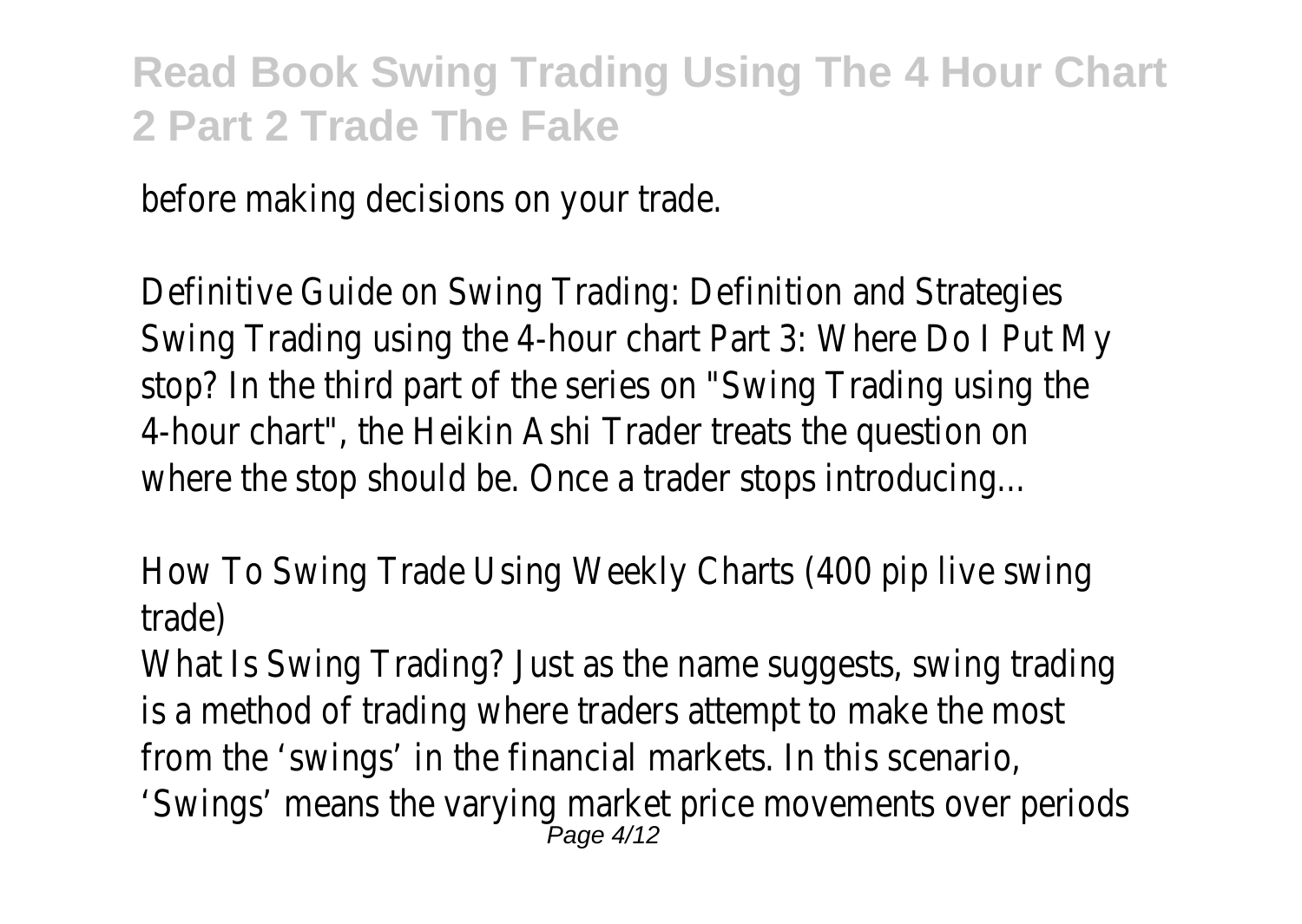of time. Swing Traders usually hold their positions for a few days, to a maximum of a few weeks.

The Moving Average Crossover Trading Strategy for Swing ... Swing traders usually use 4-hour charts. This period falls exactly between that of the investor and the day trader. As a swing trader, you are prone to sit on the fence, and that's good, because here you are almost alone.

Swing Trading Using the 4-Hour Chart 1: Part 1 ...

In this article, we will cover one of the most popular oscillators – the relative strength index (RSI). You have probably read some general articles on the RSI; however, in this post, I will present four trading strategies you can use when trading.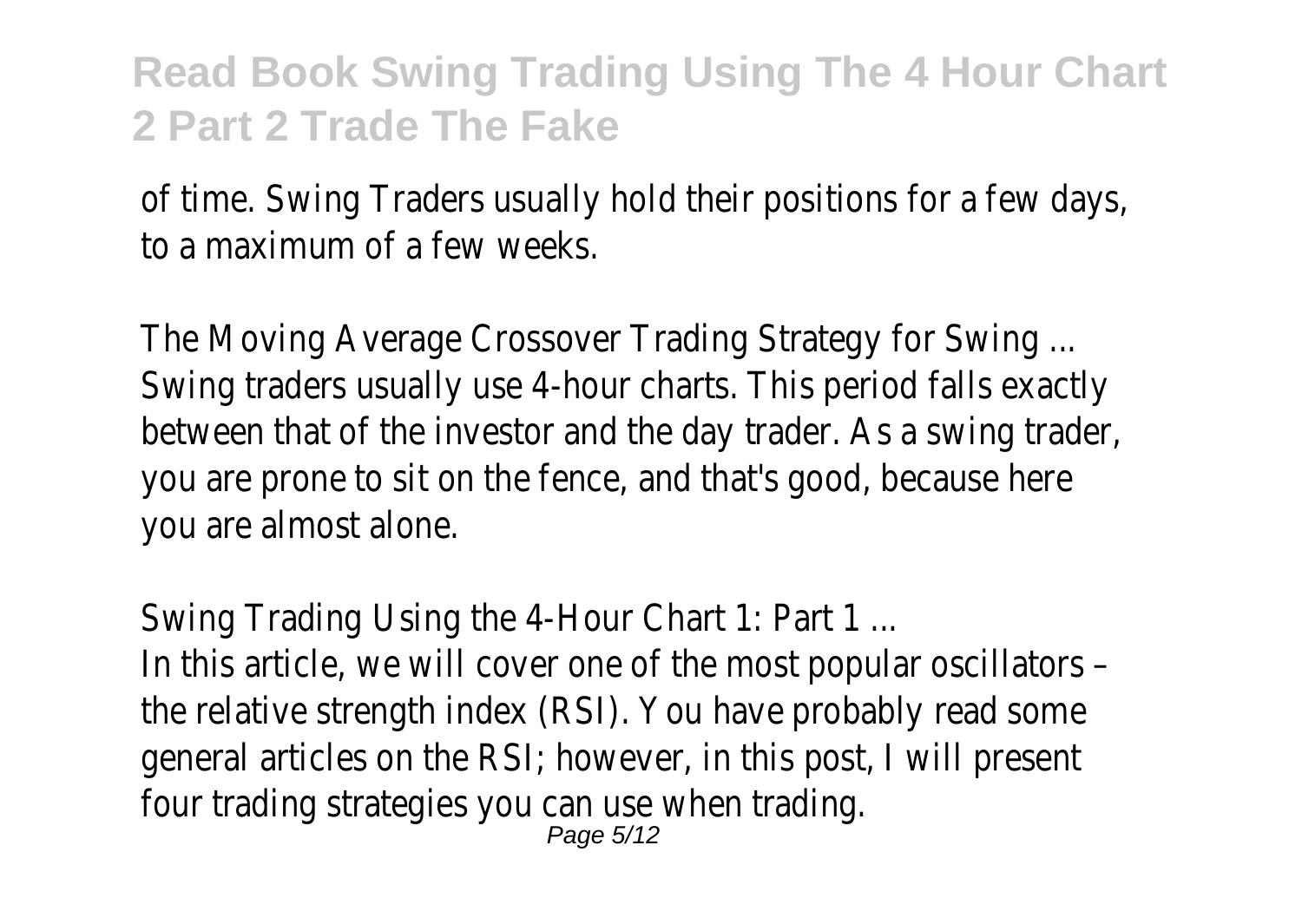Swing Trading using the 4-hour chart 3 by Heikin Ashi ... The three moving average crossover strategy is an approach to trading that uses 3 exponential moving averages of various lengths. All moving averages are lagging indicators however when used correctly, can help frame the market for a trader. You can see how MA's can give you information about market states by looking at the Alligator trading strategy that I posted a while ago.

Learn 4 Profitable Chart Patterns for Swing Traders Swing trading involves taking on a position for a matter of days, with no real-time limit set to the trade. Once you get past the year mark, however, that may just be an investment. In today's post, I want to share the best charts to use for swing trading. Page 6/12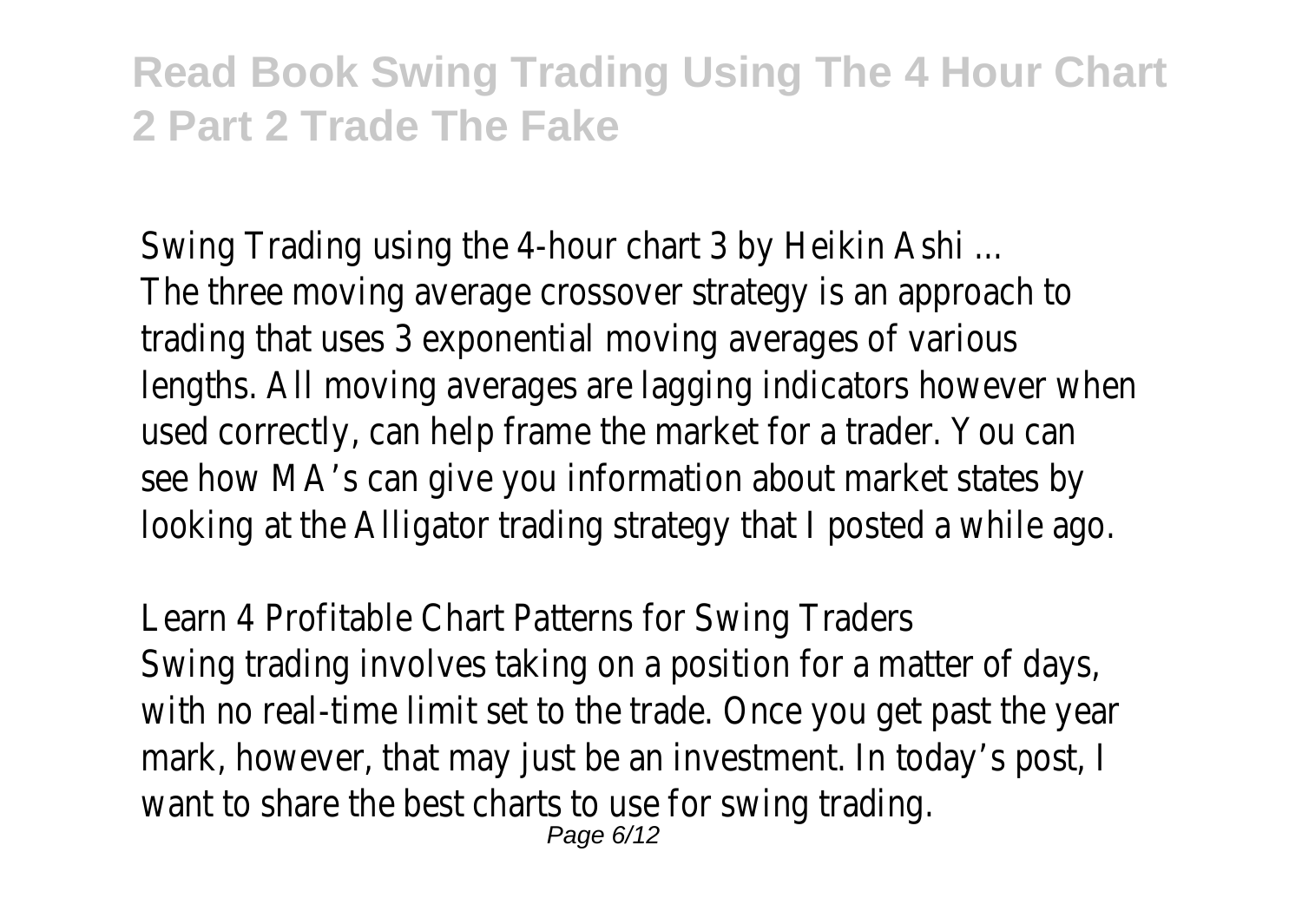How to Use RSI in Swing Trading - THE ROBUST TRADER Swing trading generally takes place over the course of a few days or weeks, but it's not uncommon for swing traders to make the occasional day trade. Watch out, though, as doing this four times in five days will make you a pattern day trader .

Swing Trading Using the 4-Hour Chart, 1-3 : 3 Manuscripts ... The 4 Top Stock Patterns To Know Before Trading | Swing Trading ... when investing in the stock market. if you want any more help in trading stocks and penny stocks, feel free to click the link ...

4 Best Uses Of Bollinger Bands For Trading Setups Page 7/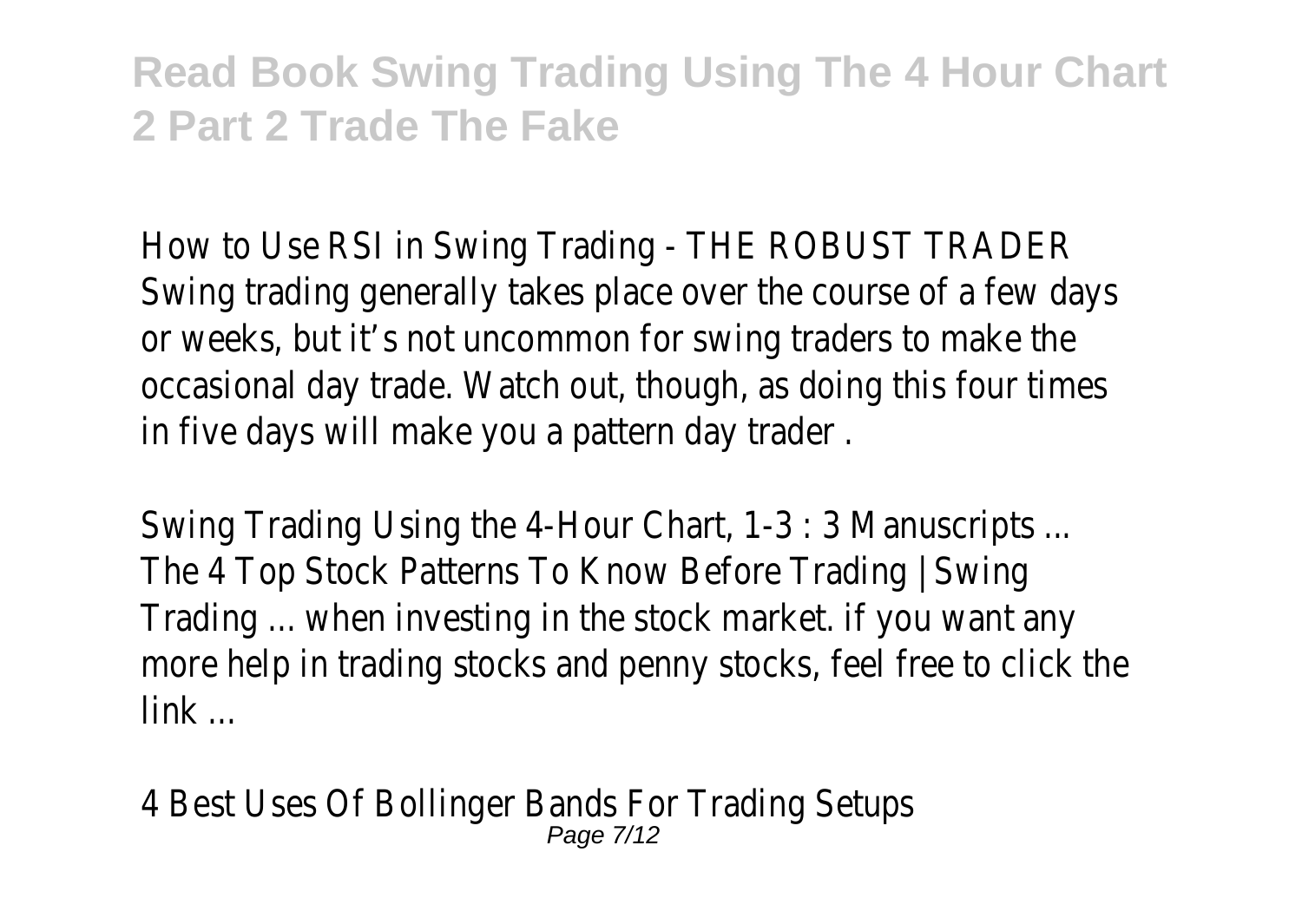For our trading strategy, we are going to use the RSI along with the 20 period simple moving average (SMA) and is great as a swing trading strategy for Forex and other markets. If trading Forex, this trading strategy can be used on any currency pair that is actively traded.

Swing Trading Using the 4-Hour Chart 1: Part 1 ... Trading Course. This is a home study course that teaches you how

to trade stocks from full-time swing trader Kevin Brown. Definitely one of the best swing trading eBooks that you can buy.

Read my review » Featured Article How to Scan For Stocks. Looking for the best stocks to trade? Here is a list of the best

scanning and charting services ...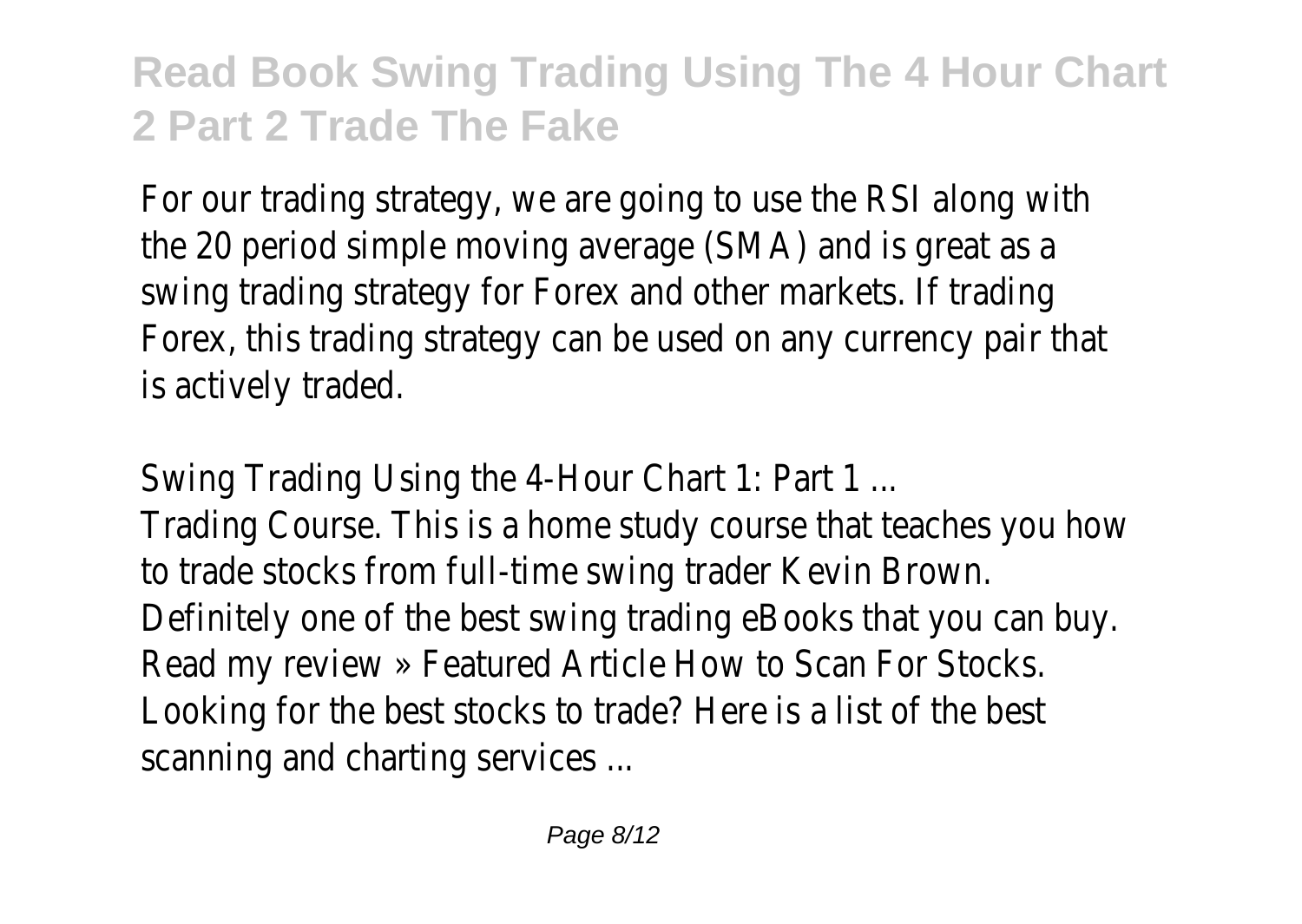4 Best Indicators for Swing Trading and Tips to Improve ... 4 Best Uses Of Bollinger Bands For Trading Setups. Bollinger Bands measure price deviation from a central point – the moving average. The theory behind the Bollinger Band indicator is that when price deviates from the mean (the moving average), price can be considered either oversold or overbought. When measuring oversold or overbought, traders will generally look for a trading opportunity.

3 EMA Crossover Trading Strategy For Any Market How it works. A favorite trading strategy of ours involves 4-period, 9-period, and 18-period moving averages, helping to ascertain which direction the market is trending. The use of these three moving averages has been a favorite of many investors and Page 9/12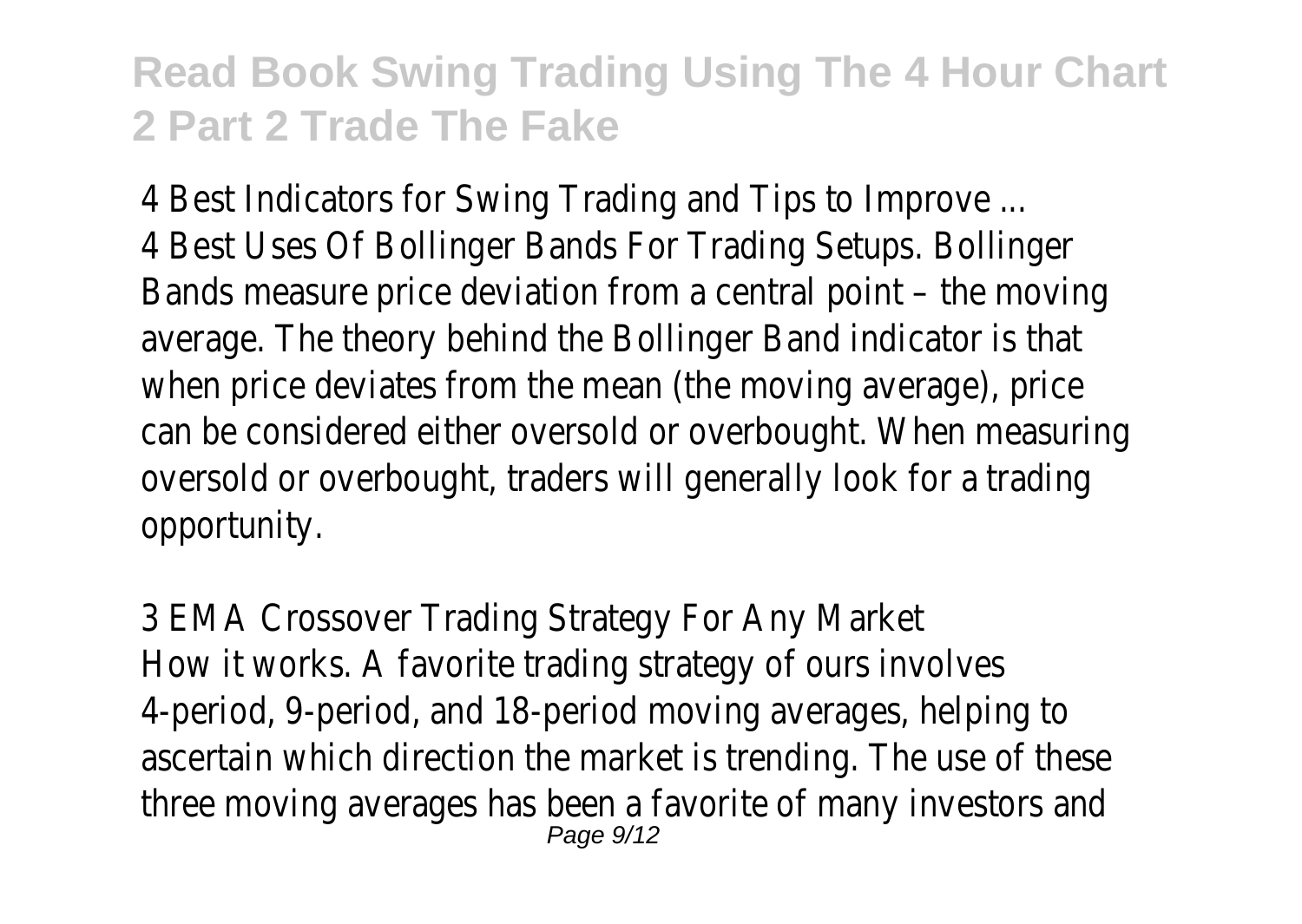gained notoriety in the futures market for stocks.

Example Stock Trade Four For Swing Trading Strategy Swing Trading Using the 4 hour Chart book has really increased my basic knowledge of understanding how the markets work and definetly my mindset behaviors on how to protect my hard own money and make profits.

Amazon.com: Swing Trading Using the 4-hour Chart 2: Part 2 ... Swing traders usually use 4-hour charts. This period falls exactly between that of the investor and the day trader. As a swing trader, you are prone Swing Trading using the 4-hour chart

The 4 Top Stock Patterns To Know Before Trading | Swing Page 10/12